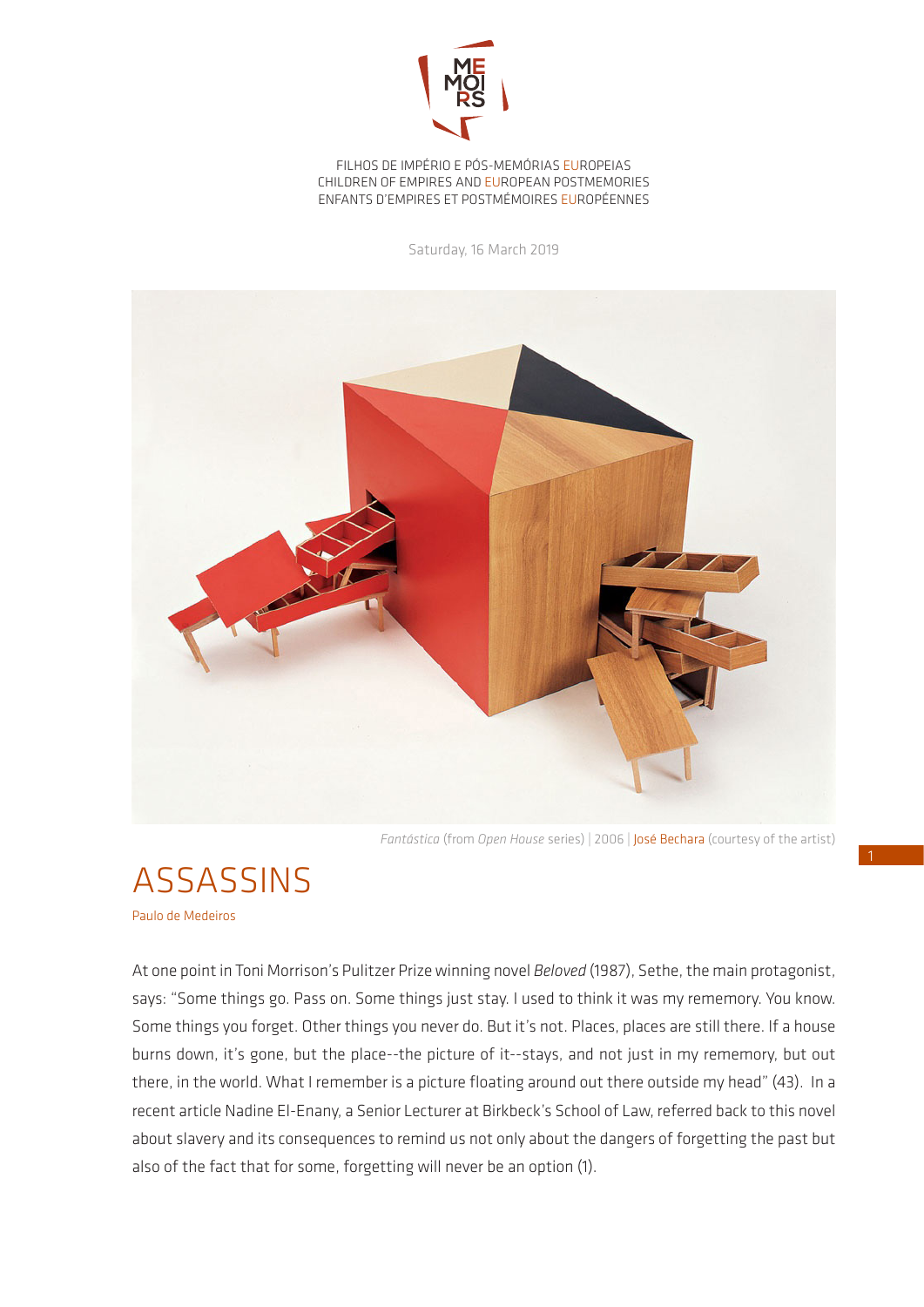

El-Enany then goes on to cite Catherine Hall, in 'Histories, Empires and the Post-Colonial Moment', who already in 2002, drew precisely on *Beloved* to sound a warning about the dire consequences for Europe of 'forgetting' its imperial and colonial past: "Toni Morrison's *Beloved* powerfully evokes a past which African-Americans as well as white Americans have found too painful to remember but which needs to be recovered through what she calls 're-memory' if that society is to reorient itself in such a way that it can come to terms with its own raced history. If such memories are not 'remembered' then they will haunt the social imagination and disrupt the present" (66). One could say that Europe's present is more than disrupted precisely by the willful forgetting of such memories to the point that Europe's very future, at least its future as a democratic community of free states and a successful peace project, is seriously endangered.

We have now reached the point at which not even a month stands between now and a possibly messy and highly damaging separation of the United Kingdom from the European Union on 29 March 2019. One should keep in mind that Europe has many other preoccupations besides that one, be it in the form of the spread and growing influence of xenophobic ultra-nationalist forces spreading like fire all across the continent, be it in the form of the large influx of migrants that has, in part, helped fuel precisely those flames. But even if Brexit might appear as a less important issue, depending on which side of the Channel one happens to live, it must be seen as inextricably linked to those other two.

In many ways, one could say, Brexit is but an acute form of the profound malaise that has come to afflict the continent. Seen that way, a closer look at the situation initiated by the United Kingdom, can help us better understand the dangers Hall warned about. In other words, forgetting about the UK's and Europe's imperial and colonial past is haunting our social imagination to the point we risk losing a sense not just of History but of our place in the world in the present moment. [Recently, it has been](https://www.theguardian.com/business/2019/feb/14/brexit-has-cost-uk-economy-at-least-80bn-since-vote-bank-of-england-rate-setter)  [announced that the cost to the UK since the referendum is roughly 40 billion pounds a year, or 800](https://www.theguardian.com/business/2019/feb/14/brexit-has-cost-uk-economy-at-least-80bn-since-vote-bank-of-england-rate-setter)  [million every week.](https://www.theguardian.com/business/2019/feb/14/brexit-has-cost-uk-economy-at-least-80bn-since-vote-bank-of-england-rate-setter) One way of understanding how, in spite of what has become unavoidable, and clear to understand, evidence pointing out to such immense economic harm already suffered, is to reflect on how it is being driven by postimperial nostalgia. This is a point made, among others, by Nadine El-Enany: "The terms on which the EU referendum debate took place are symptomatic of a Britain struggling to conceive of its place in the world post-Empire. Present in the discourse of some of those arguing for a Leave vote was a tendency to romanticise the days of the British Empire, a time when Britannia ruled the waves and was defined by her racial and cultural superiority. Brexit is not only an expression of nostalgia for empire, it is also the fruit of empire ".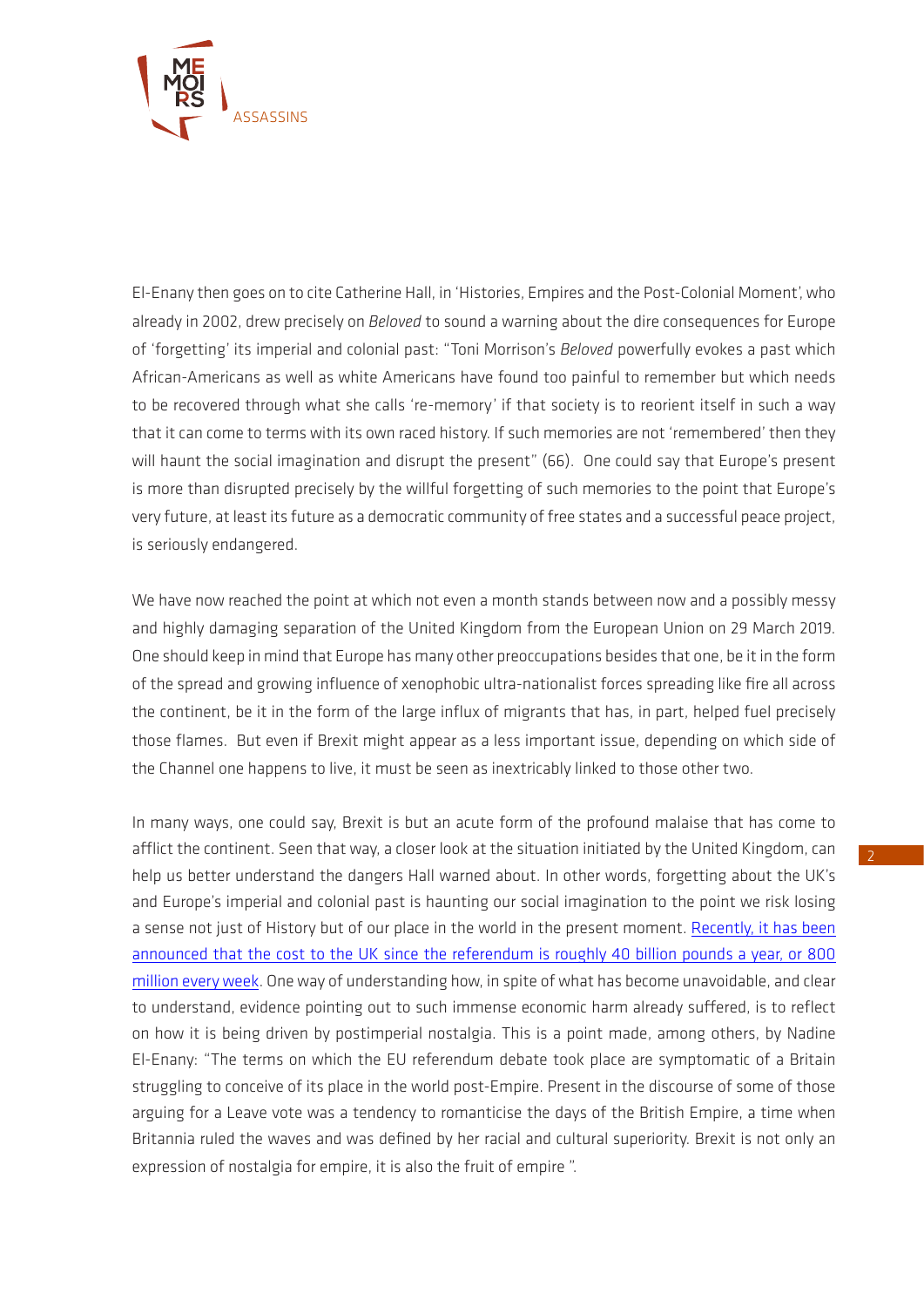

The direct connection between past forms of racism linked to he enslavement of Africans to fuel imperial capitalist ventures and present, expanded, forms of racism in Europe is made clear, again, by Catherine Hall: "My work as a historian has convinced me that ways of thinking about race are the most destructive legacy of Britain's imperial past. In the wake of the Brexit vote we have witnessed a deeply disturbing increase in the number of hate crimes committed against Poles, Muslims and racial minorities. Globalisation, with all the losses it has brought for so many, has clearly acted as a trigger for this upsurge of rage and resentment, the wish to 'take back control' and 'secure our borders' (2). The sharp rise in racism and xenophobia coupled with a nostalgia for an imperial past in which Europe was at the centre of the world, are not a UK only phenomenon: clearly, they have spread all over Europe. And at their base, anywhere in Europe, is a specific and extremely dangerous delusion made possible by the willful forgetting, and negating, of Europe's imperial past and its responsibility.

If anything, the current political situation in the UK – a profound crisis of which Brexit is but a part, but which nonetheless exposes how raw the issues are and how divided the country is – serves as a flare to signal to the rest of Europe how close we have come to denying our own painstakingly won ideals, rights, and freedoms since the Enlightenment. The desire to 'regain control' and the obsession with 'securing the borders' – a tragic and desperate illusion made perhaps more easily spun because of England's insularity – has many sides. Beyond restricting who can come in, the move towards setting up a society based on exclusion also depends on forced deportations. In a study just published, Nisha Kapoor leaves no room for doubt concerning the importance that forced deportations have come to assume in the last few years: ""Deportation figures, too, have risen sharply from the low thousands in the early 1990s. Between 2010 and 2015, approximately 40,000–45,000 people were deported annually" (3). Such numbers should raise alarms, specifically concerning the question of Human Rights and due process in a state of law. That number also includes about ten percent of citizens from the EU, which has prompted Adrienne Yong, a lecturer at the City Law School of the University of London to state: "Laws exist to protect EU citizens from being deported. Yet, the Home Office seems to want to downplay the obligations that it is bound to ensure under EU law, but also under the ECHR [European Convention on Human Rights]. Attempting to shirk its responsibilities even before Brexit has occurred does not set a positive precedent for the protection of EU citizens' rights going forward" (4).

One of the most infamous cases surrounding the 'Hostile Environment' adopted by the Home office when Theresa May was its head, was the *Windrush* scandal that played in March and April of 2018,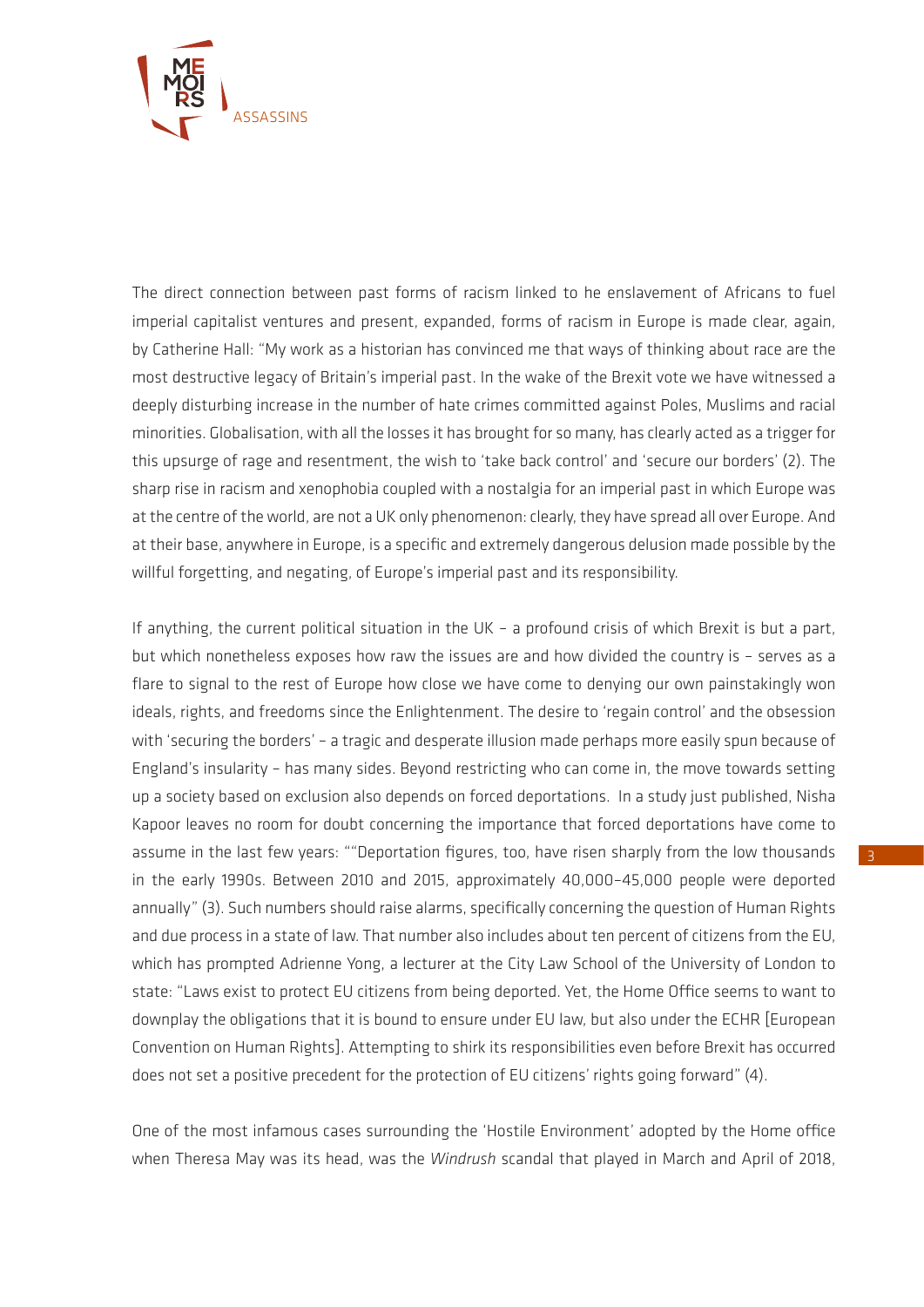

spurred on by investigative work done by reporters from the *Guardian*. As it came out, the Home Office had targeted an unknown number of people, mostly belonging to the so-called *Windrush* generation of migrants from the Caribbean who had travelled in the *Empire Windrush* in 1948, and who were, to a great extent, British citizens after the British Nationality Act of that year. In the end, besides numerous people (up to eight thousand) who suffered from being detained, threatened with deportation and excluded from vital social services including health provisions – especially grievous given that many had been among the first to work in the National Health Service also inaugurated in 1948 – about 63 people were actually deported. [David Lammy, a Labour MP who confronted the problem directly, wrote:](https://www.bl.uk/windrush/articles/perspectives-on-the-windrush-generation-scandal-a-response-from-david-lammy) "In 2018, on the 70th anniversary of the arrival [of] the *Empire Windrush*, the 50th anniversary of Enoch Powell's abhorrent 'Rivers of Blood' speech, and the 25th anniversary of the murder of Stephen Lawrence, the tragic but incontestable reality is that Britain still has huge progress to make with race relations and migration. The *Windrush* scandal was more than a unique mistake caused by officials – it was a disgraceful and as yet unresolved display of a toxic and racist undercurrent driven by public alarm over immigration".

This wilful 'forgetting' of the rights of citizens who are perceived as racially other led to the dismissal of Amber Rudd, who was caught enforcing the policies set up by her predecessor. Yet, one could argue that any changes made, including the appointment of a new Home Secretary, were merely cosmetic at best. Not only is Amber Rudd back in the Cabinet, she can even be seen as one of the Rising stars on the side of the Conservatives. As for the new Home Secretary, Sajid Javid, son of Pakistani immigrants, several of his interventions show the extent to which 'Hostile Environment' remains very much alive. Whether one considers his announcement of having asked for the deployment of a Navy ship to patrol the Channel and chase off would be migrants, or his announcement of a decision – soon after shown to be highly problematic – to strip a young woman of her British citizenship for having joined Isis in Syria one can also see a further desire to openly pander to more extremist members of the public. And, even more pertinently, although the promised compensation scheme for victims of the Home Office's questionable actions against members of the *Windrush* generation is still to materialise, is the Home Office's decision to resume special deportation flights. As the *Guardian* [editorial of 5 February 2019 put](https://www.theguardian.com/commentisfree/2019/feb/05/the-guardian-view-on-deportation-flights-the-return-of-the-hostile-environment)  [it:](https://www.theguardian.com/commentisfree/2019/feb/05/the-guardian-view-on-deportation-flights-the-return-of-the-hostile-environment) "The government's decision to resume deportations to the Caribbean before the independent inquiry into the Windrush scandal has delivered its findings, and before any of those affected have received compensation, is an affront to decency and a calculated snub to critics of the hostile environment policy created by Theresa May when she was home secretary. The message is that the Home Office's aggressive approach, after a pause, is back on".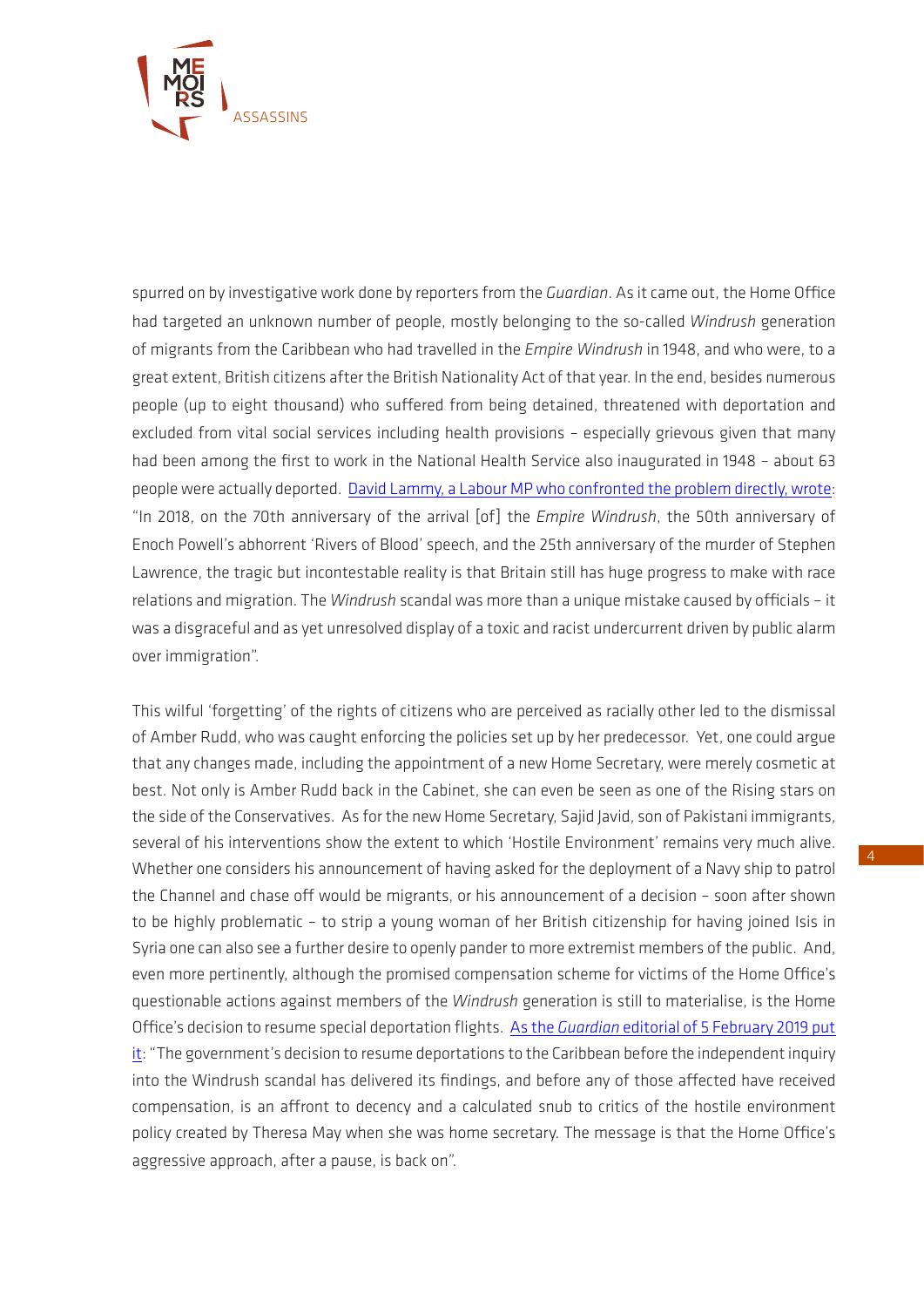

Equally troubling is that even when pressed, the Home Office does not seem capable of providing the number of people directly affected by its policies and actions. At least eleven of those people have died – and the question of responsibility looms large. But exact numbers cannot be produced as admitted by the Home Secretary who has "said British officials had also been unable to contact many of those thought to have been caught up in the scandal, suggesting the true death toll could be higher still" (5). As Toni Morrison aptly put it, "Some things you forget. Other things you never do". On Boxing Day – the 2<sup>nd</sup> day of Christmas when traditionally servants would receive a gift, or Christmas box, from their master – [the BBC aired the first of three episodes of a new adaptation of Agatha Christie's](https://www.bbc.co.uk/programmes/b0bxbvtl) *The ABC Murders*[, directed by Sarah Phelps.](https://www.bbc.co.uk/programmes/b0bxbvtl) Starring John Malkovich as a kind of *noir* Hercule Poirot – a decision that led to much criticism by some spectators oblivious to his greatness and deeply concerned by his being American – this version of Christie's 1936 fiction was set back slightly in 1933, while it also in an indirect but no less powerful way, asked viewers to reflect on the parallels with today's Europe.

Asked about her decision to choose 1933, [Phelps explained, in a way, again, that invites reflection on](http://www.bbc.co.uk/blogs/writersroom/entries/4e6f59df-9a65-43f8-b02f-6353eecd27c7)  [the present:](http://www.bbc.co.uk/blogs/writersroom/entries/4e6f59df-9a65-43f8-b02f-6353eecd27c7) "chose 1933 really specifically because we are in a period in Britain where the British Union [of Fascists](https://en.wikipedia.org/wiki/British_Union_of_Fascists) (BUF) had started to gain a lot of traction, especially within other mainstream political parties who sensed this groundswell and began to adopt some of the language for themselves. 1930s Britain was also a period of savage recession and a lot of people were looking for someone to blame". Phelps changed a number of key items from Christie's novel. One of these concerns Poirot's elusive past in Belgium before migrating to England. In this version – which repeatedly shows how hostile the atmosphere was for any deemed foreign – Poirot is shown to have a priest, not an inspector with the Belgian police. As a priest he tries to save some of his parishioners who had rushed into the small rural church seeking sanctuary from the approaching German troops at the start of the Great War in 1914. In a dramatic scene, Poirot is shown mutely imploring the young soldier pointing a rifle at him not to shoot; this, while the voice of a German commanding officer orders him to shoot. Until a shot is heard, and we realize the officer has decided to execute the soldier who had been incapable of murdering the priest. Knocked to the ground by the butt of the officer's gun, when Poirot comes to himself, his church is completely engulfed in flames. As he rises from the ground he shouts in French: "Assassins". The rising xenophobia of that historical period, long thought, if not completely banished, at least reduced to insignificance, has again risen and occupies centre stage in European politics. Whether fuelled by the ever deepening economic problems, a sense of complacency on the part of a cultural elite convinced that peace in Europe, after so much destruction, was more or less a given, or even just because of basic